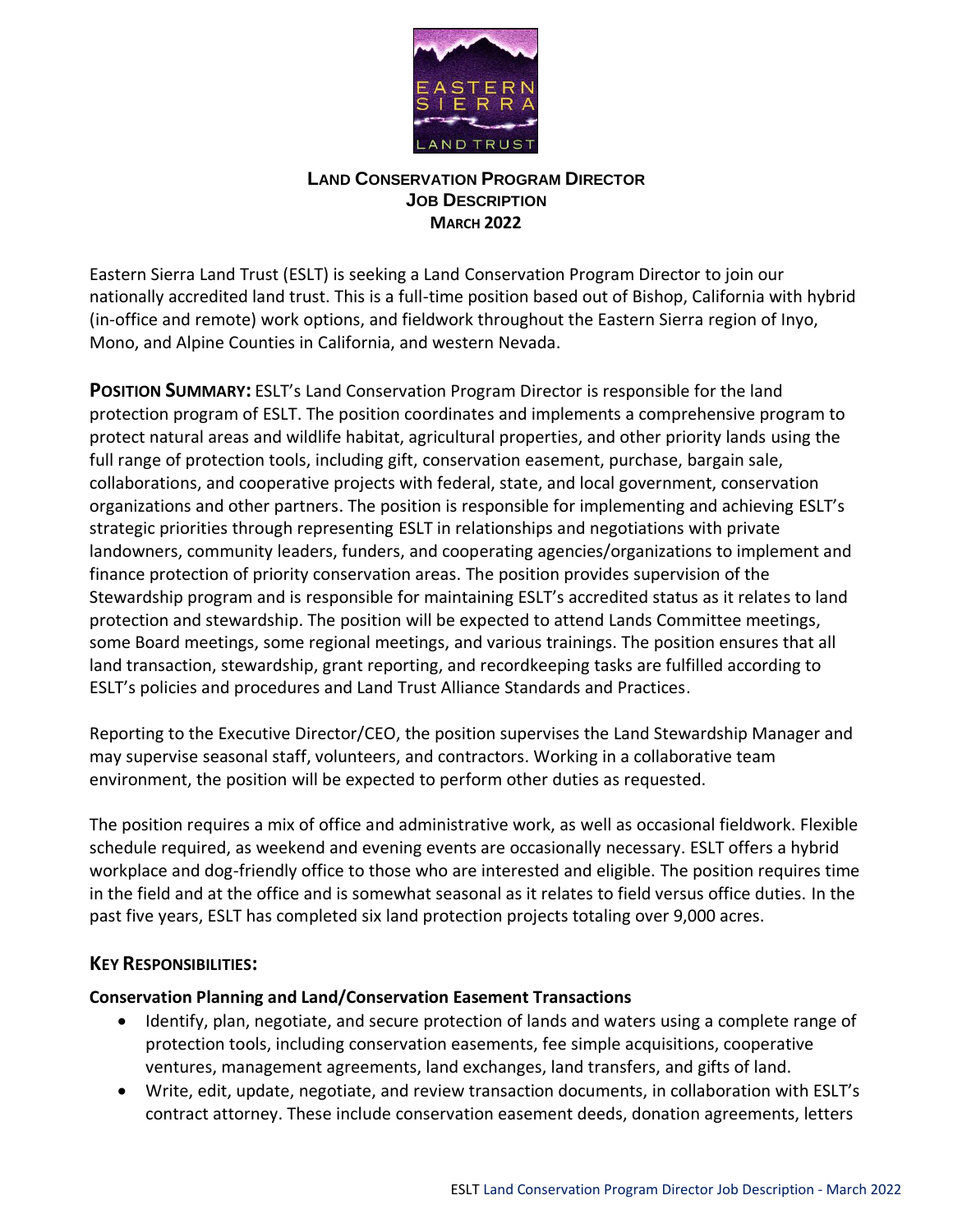of intent, purchase and sale agreements, leases, escrow instructions, and governmental agreements that comply with ESLT and Land Trust Alliance standards.

- Facilitate the review of legal and real estate documents (e.g. title, escrow, due diligence, surveys, mineral rights, and water rights) to determine liabilities associated with potential acquisitions and oversee resolution of any issues prior to closing.
- Research and identify specific opportunities to maintain a pipeline of potential acquisitions that meet ESLT's strategic goals.
- Develop funding strategies for acquisitions and, where possible, project costs, including identifying, seeking, and reporting on public and private grants.
- Select appraisers and review appraisal reports.
- Draft (or supervise drafting of) baseline documentation reports, grassland management plans, grazing plans, and agricultural plans.
- Manage governmental funder relationships and act as the primary ESLT contact for grants that support acquisition projects.
- Field questions and interest from landowners and other community members regarding potential conservation easement or fee land acquisitions.
- Build and maintain positive working relationships with landowners, lessees, communities, federal and state agencies, local governments, Native nations, and other conservation organizations to expand conservation efforts and develop support for ESLT's activities.
- Provide leadership and guidance in implementing long-term conservation planning and strategic planning for land protection and stewardship goals and objectives.
- Manage the legal, contractual, and other processes of carrying projects to completion from initial contact to negotiations to closing. This includes oversight of ESLT's project approval process through the Lands Committee and Board of Directors.
- Conduct fieldwork. Collect (or oversee the collection of) photographs, notes, and data that inform conservation easement baseline reports, agricultural plans, and map exhibits.
- Prepare GIS maps and use GIS to analyze data.
- Stay up-to-date on local, state, and federal statutory or regulatory changes, grant sources, and case law that could affect conservation easement or fee land acquisition.

# **Supervision of Land Stewardship Manager**

- Create and maintain a positive working environment, strong staff morale, and a culture of teamwork and mutual support.
- Provide advice and support for Land Stewardship Manager's efforts to manage easement notices, requests for approval, amendments, potential violations, and legal and public relations issues for ESLT's existing protected properties.
- Advise Land Stewardship Manager regarding conservation easement interpretation questions.
- Assist the Land Stewardship Manager with performance management, training, and career development. Establish clear directions and help set objectives.

## **Outreach**

- Educate landowners and stakeholders about conservation benefits and practices.
- Provide landowners with guidance and information about conservation techniques, including conservation easements, bargain sales, and charitable donations.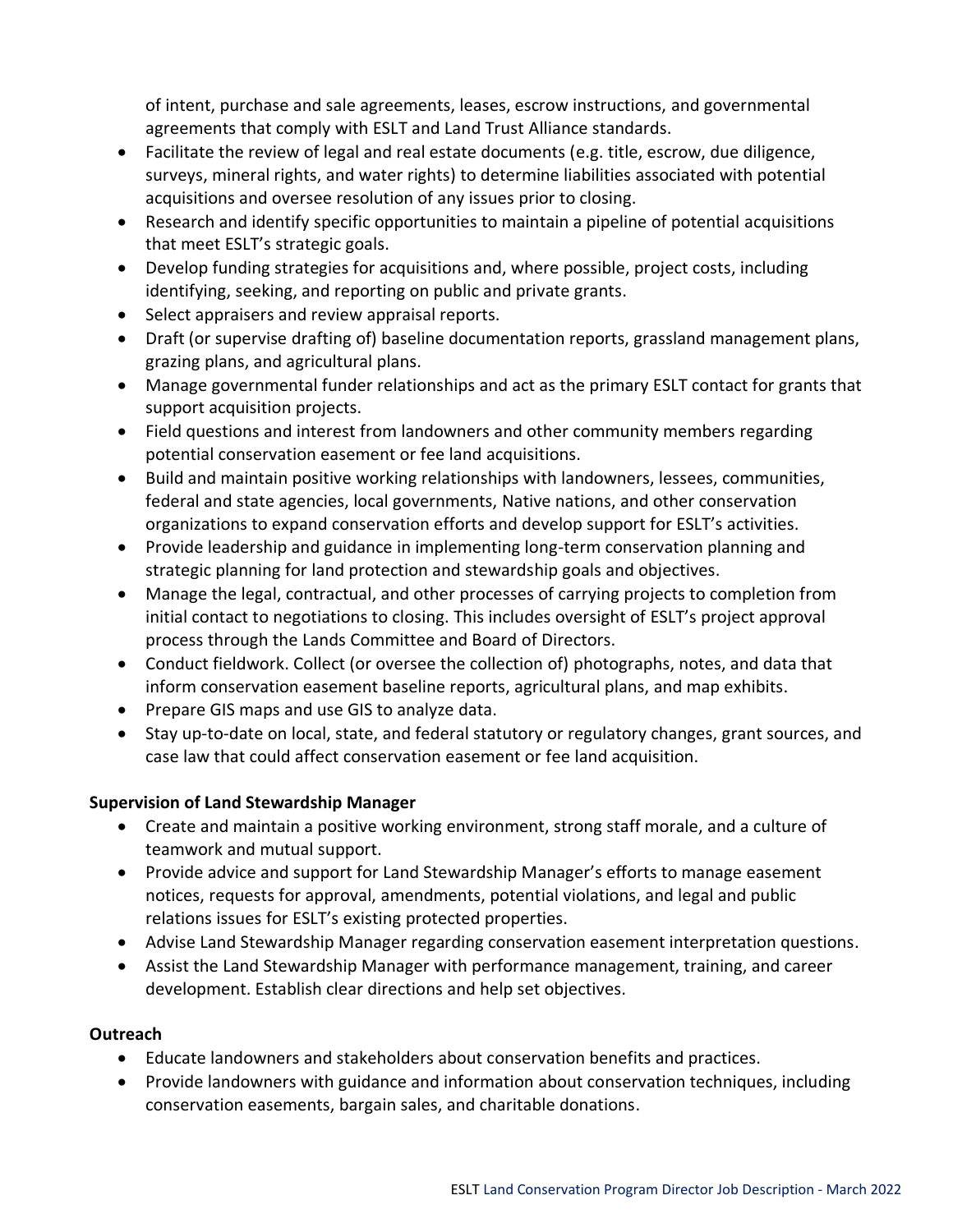- Represent the organization, as needed, as a presenter/educator in various situations designed to increase public awareness of the mission and goals of ESLT.
- Assist with post-closing tasks, including promotion (website, newsletter articles, press releases), and dedication event planning.
- Lead outreach projects and public education events including interpretive outings, farm and ranch tours, and assist with fundraising events and other special events as needed.

## **REQUIREMENTS:**

- Bachelor's degree and a minimum of five years related experience in natural resources management, conservation, business, law, real estate, fundraising, or other related experience or equivalent combination of graduate degree and three years' experience.
- Expertise in the mechanics of voluntary land protection techniques, including conservation easements, fee-simple acquisitions, related tax issues, stewardship issues, funding sources, and other financial considerations. Previous real estate, negotiating, and land trust experience strongly preferred.
- Considerable knowledge of agricultural and land conservation techniques and practices; appraisal standards and practices; escrow processes; tax implications of land conservation strategies; and economic trends of land value.
- Strong project management skills with ability to complete projects within deadlines and established budget.
- Knowledge of and ability to answer questions regarding current trends and practices in conservation, land management, ranching, and natural resource preservation. Understanding of emerging public policy issues affecting land use and land conservation, including habitat protection, water quality/quantity, and climate change.
- Ability to work in a team environment as well as independently with minimal supervision.
- Ability to manage time and diverse activities under deadlines while delivering quality results.
- Experience with securing and managing public and private grant funding.
- Experience with contract drafting, review, and management.
- Experience supervising staff, volunteers, and/or interns.
- Knowledge of conservation planning, monitoring, stewardship, GIS, and map-making.
- Excellent writing and communications skills, as well as attention to detail. Strong aptitude for communicating oral and written ideas in English.
- Superb interpersonal skills demonstrating diplomacy, professionalism, authenticity, and tact.
- Creative problem-solver and comfortable navigating conflict.
- Persistence, sense of humor, and a high tolerance for meeting competing demands efficiently.
- Experience hiking in remote and rugged terrain.
- When traveling to and working on remote properties, may require camping or staying at a hotel in shared accommodation for up to a week at a time.
- Must have (or be willing to get) a valid driver's license with insurance.

## **DESIRED KNOWLEDGE AND SKILLS:**

- Knowledge of terrestrial and aquatic ecological principles with an emphasis on sagebrush steppe, wetlands, and Sierra Nevada ecosystems preferred.
- Knowledge of federal, state, and local laws and ordinances related to land use.